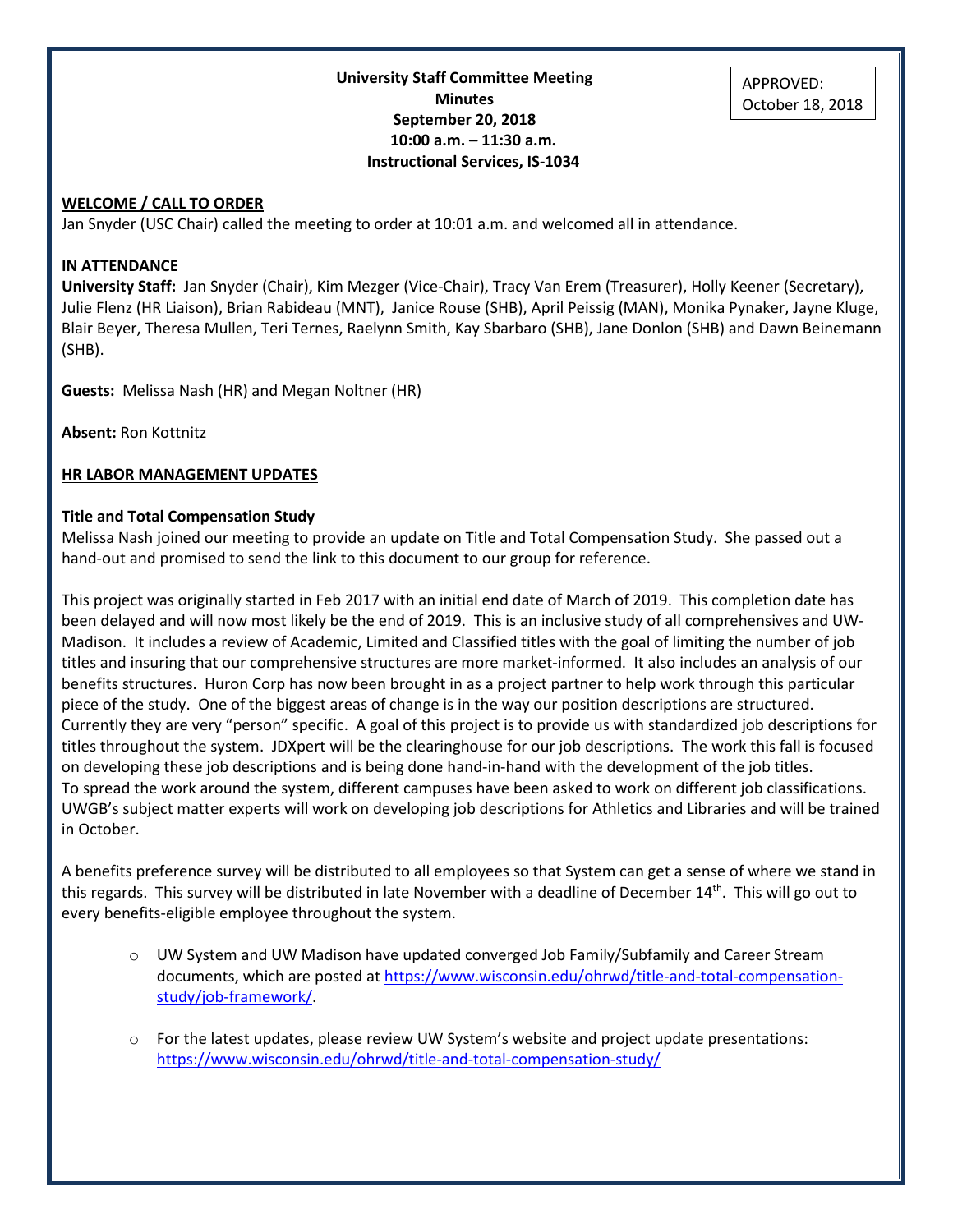## A couple of things to note:

There are no dollars associated with these changes to structure, so no-one's pay will be cut and no-one's pay will be increased "just because of the new title structure." Ranges may be adjusted. If someone is below the minimum of these new ranges, it's possible that these people will be adjusted based on the new ranges. The current thought on this project team is that there will probably be an "adjustment period" for institutions before they are required to conform to new salary levels.

Another goal of this project is to structure our titles and compensation so that they are "market-informed." Question: What type of process will be put into place to make sure that our salaries continue to be "market-informed?" Will there be any assurances? …. Answer: Melissa indicated that there will be a follow-up project phase defined to provide a structure for keeping our salaries up-to-date based on current market information.

What are the next steps? Informational meetings, open forums, HR discussions, etc. to be conducted during the Spring of 2019. HR will send out announcements as they are scheduled.

## UW System Update to policies.

System has now updated the Employment and Veterans policy. Our campus now needs to develop our Veterans Employment Plan of Action. HR is going to be working on this.

**Employee Relations and Compliance** (Megan Noltner) - UPS Policies (HR 13: Personnel Files, TC1: Recruitment) A draft of a policy was sent out by Jan regarding these policies and asking for feedback by October 5<sup>th</sup>. The System is currently in the "gather feedback" process. Please review these policies and provide any and all feedback directly to System using the two online forms provided (links to forms in Jan's email).

## A couple of things to note:

Reference checks will now include very specific questions to the final candidates and also to their references. We will also be required to contact the current supervisor or the most recent supervisor for a reference. If the candidate being interviewed has ever worked at a UW institution, we will also need to contact that institution to get their information on file. If somebody on our campus is contacted to provide a reference, we will need to notify the caller that the files are located in HR. Question: What is our current policy for reference checks? Answer: We don't have a policy for reference checks at this time. We do have "best practices" but no policy.

The group had quite a few questions and there was a lot of discussion regarding how interviews will work and how references will be checked in the future. Megan stated that this is indeed a culture shift for our institution and it will take some time to get the process in place. She then encouraged the group to provide feedback by the October  $5<sup>th</sup>$ deadline.

- **FY 2018-2019 Pay Plan:** FY18-19 budget included a budgeted 4.04% pay plan (to be implemented in 2 compounded installments effective 6/24/2018 and 12/23/2018 for bi-weekly employees). Merit based pay plan, which required employees to have satisfactory performance and completion of online compliance training. Pay Plan Notices were sent out to eligible employees in late June.
- **Project Coastal (HR-related):** Welcome letters went out to all transitioning UW Colleges employees from the Chancellor in mid-June. A special HR Connect went out on July  $2^{nd}$  to UW Colleges employees with additional information about HR Staff and university programs (Wellness, ERGS, professional development, etc.), and transitioning employees are receiving all HR Connect newsletters. HR held office hours on the campuses in July, August, and September and we will be evaluating (in coordination with CEOS) future presence on the campuses. UWGB HR has been working closely with Colleges HR to try to make the transition as seamless as possible for employees.
- **Annual Benefits Enrollment:** The annual open enrollment period will be October 1 -26, 2018. Payroll & Benefits will be sending out more communications regarding the changes for 2019 in the near future. Open Benefit Lab sessions will once again be held throughout the month for employees to stop in with questions and get assistance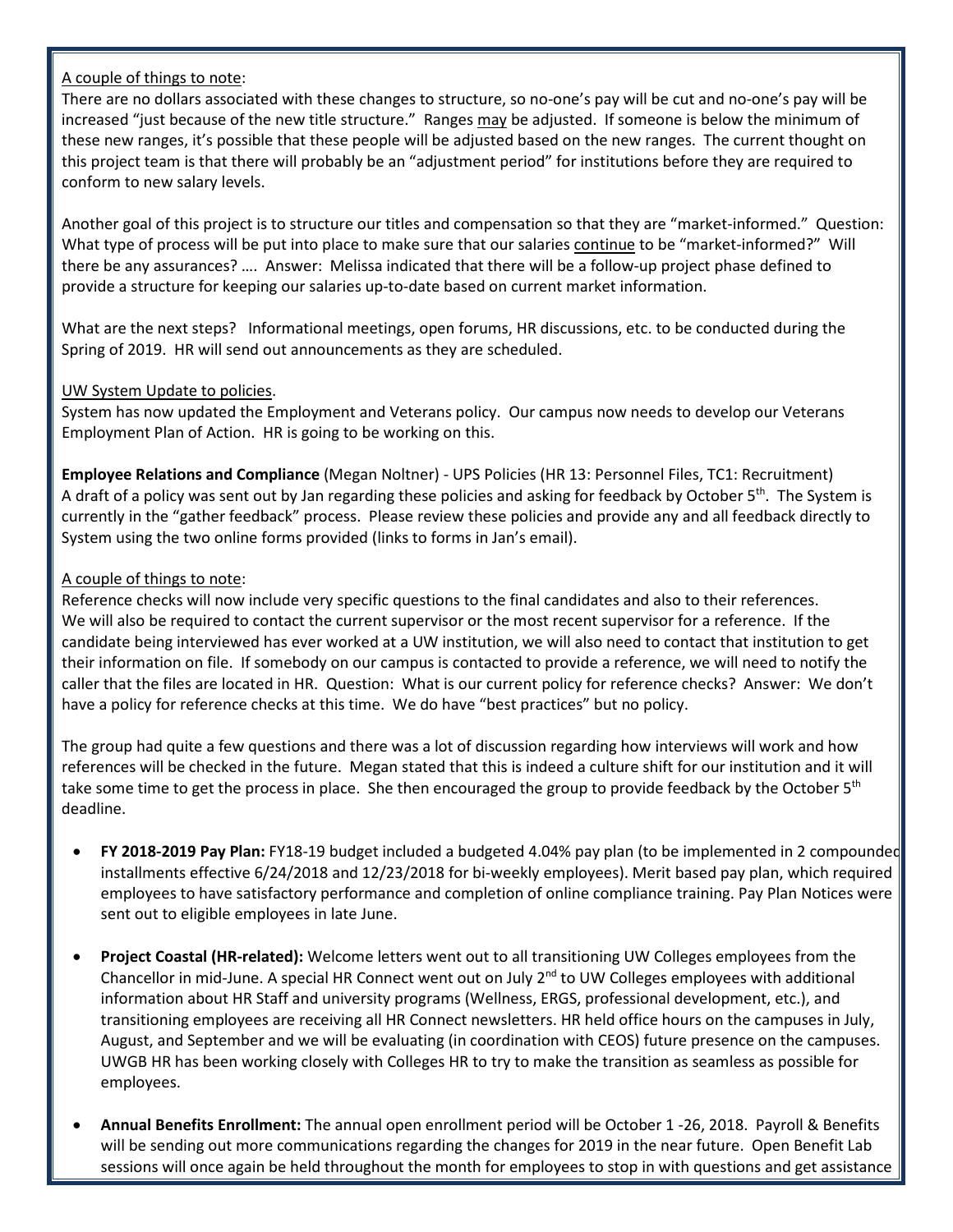with the online enrollment process.

## Benefits Fair to be held on October 9<sup>th</sup>

All Colleges employees will be invited to our benefits fair since they will not have one of their own. Jan stated that she hopes everyone will plan to attend because there are lots of goodies and lots of treats  $\odot$  (oh, and lots of info too).

- **Employee Handbook:** Handbook acknowledgements should be completed and submitted to HR if they have not already been.
- **Policy updates (informational only):**  o UPS Operational Policy: [EEO 3 Employment of Veterans](https://www.wisconsin.edu/ohrwd/download/policies/ops/eeo3.pdf)
- **University Staff New Employee Mentors** I am in need of new employee mentors. You will be assigned a new employee and we ask that you connect with them for about 6 months, take them on a campus tour, invite them to a USC meeting, encourage them to attend events on campus, etc.

New Employees:

- **HVAC Refrigeration Specialist** Facilities Management (Residence Life): Incumbent Kevin Smith Joe Schmitt was hired and started on 9/17/18
- **Academic Department Associate** Human Development and Communication & Information Sciences: Incumbent Helene Rosner **-** Kaya Brann was hired and started on 8/20/18
- **Custodian** Operations: Incumbent Lori Burmaster Matthew Pings was hired and started on 9/2/18

## Positions Being Recruited:

- **Facilities Maintenance Specialist** Facilities: Incumbent Adam Calewarts
- **Facilities Maintenance Specialist** Facilities: Incumbent Joe Schmitt
- **University Services Program Associate** Provost and Vice Chancellor: Incumbent Mariah Pursley
- **HVAC Refrigeration Specialist Advanced** Facilities Management: Incumbent Jim Carncross
- **Custodian (50%) Weidner** Operations: Incumbent James Mezger
- **Inventory Control Coordinator** Facilities: Incumbent Peggy Van Rixel

# **APPROVAL OF MINUTES**

Holly reviewed the changes made to the August meeting's draft minutes per input she had received via email; however, quite a few people had not seen the posted minutes. Following a discussion about the process, it was determined that the draft minutes from the August meeting would be sent out to everyone in attendance at the August meeting, edits would be made based on input, and approval would happen at the October meeting. In the future, Holly will send draft minutes to everyone at the meeting for review and editing. Holly will then make the appropriate edits and distribute a final draft version of the minutes to the USC for review prior to the next scheduled meeting.

Jan had some updates made to the University Staff website. Agendas and Minutes are now a little easier to find. Go check it out [\(University Staff Governance\)](http://www.uwgb.edu/university-staff-governance/university-staff-committee/agendas-minutes-(1)/)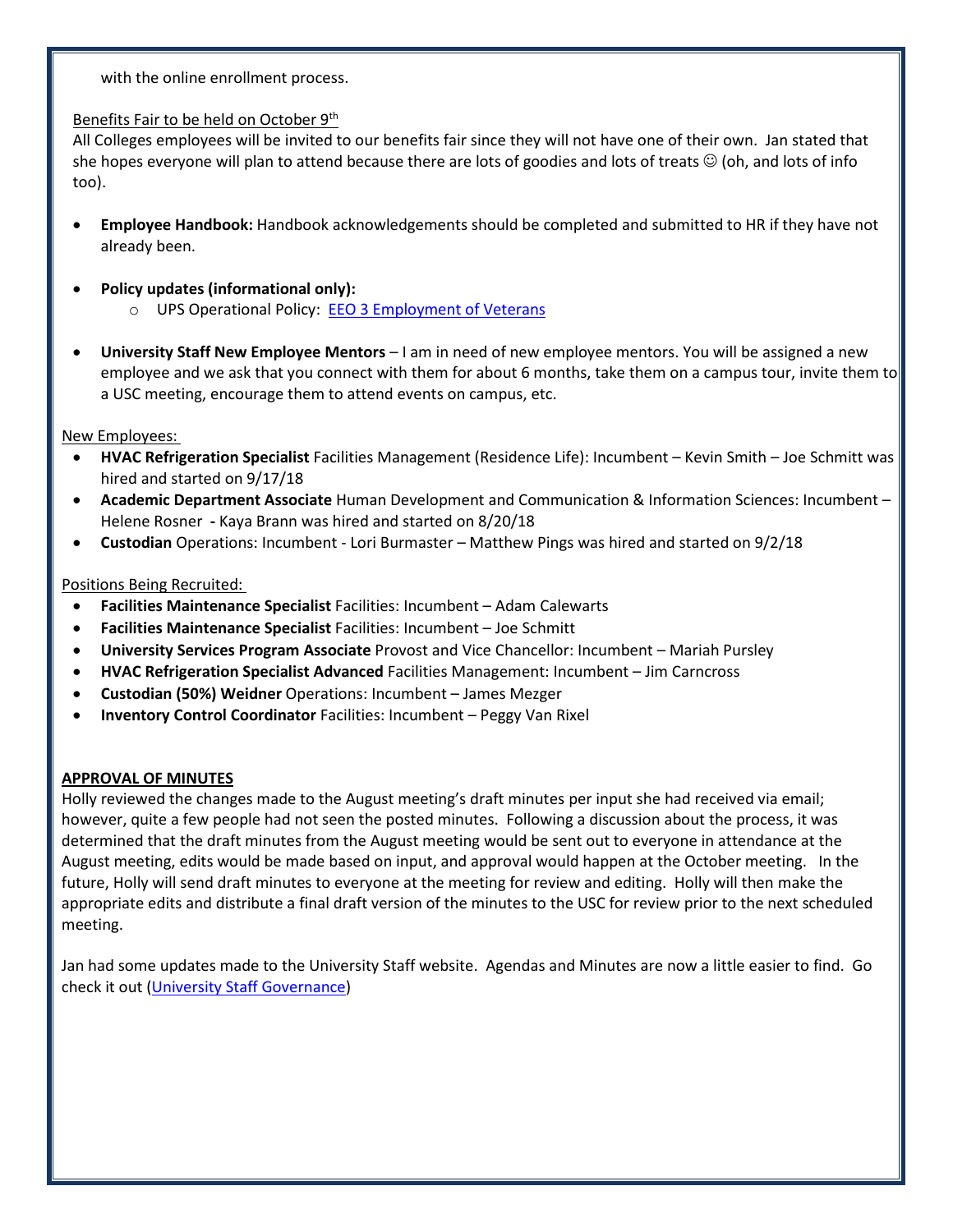#### **FINANCIAL REPORT**

|                                                                      |                    | <b>Previous</b> |                      |           |  |
|----------------------------------------------------------------------|--------------------|-----------------|----------------------|-----------|--|
|                                                                      | <b>Month</b>       |                 | <b>Current Month</b> |           |  |
| (102) Staff Development Account                                      | \$                 | 3,450.00        | \$                   | 3,200.00  |  |
| (136) Revenue Account                                                | \$                 | 3,082.11        | \$                   | 3,410.36  |  |
| <b>Foundation Discretionary Account</b><br>$(\#11100$ "Agency" acct) | \$                 | 17.81           | \$                   | 17.81     |  |
| Endowment Account Pro Development<br>Earnings Avail to Spend         | \$                 | 2,089.43        | \$                   | 2,206.28  |  |
|                                                                      | \$                 | 8,639.35        | $\boldsymbol{s}$     | 8,834.45  |  |
| Endowment Account                                                    | \$                 | 10.103.84       | \$                   | 10,183.84 |  |
|                                                                      | <b>GRAND TOTAL</b> |                 | \$                   | 19,018.29 |  |

Teri pointed out that our Foundation's Discretionary account is now sitting at \$17.81. This is the account that we have traditionally used to pay for refreshments for our general assembly. What should we do now? Holly suggested that a request for Provost funds be sent to Greg since he has been approving requests for the Academic Staff assemblies and Faculty Senate. It is not out of line to ask him to also support the USC's general assembly. Teri committed to putting together a budget request and sending it forward to the Provost Office for approval.

## **Election Committee (Holly Keener, Chair)**

The special election for a replacement for Crystal Williams on the Professional Development Committee has been put on hold per a discussion with Teri Ternes (chair of the committee). The Prof Dev Committee indicated that they are "good to go" this semester with the people on the committee. Holly agreed to have the Elections Committee work to fill this vacancy beginning second semester. A special election will need to be held sometime in December.

Holly then presented a recommendation to nominate Jenna Hunt (Counseling and Health) as a candidate for the current vacancy on the Committee on Disability Issues (CDI) that was left when Theresa Mullen was appointed ADA coordinator. Teri Ternes presented a bit of Jenna's background. The Committee unanimously approved Jenna's nomination. Holly will send a request for appointment to the Provost.

## **Personnel Committee (Jenny Charapata)**

This committee recently met to review their charge and elect a chair for the year. John McMillion was elected chair.

# **Professional Development Committee Report (Teri Ternes, Chair)**

Fall Conference is approaching very quickly. We have 147 people registered to date. The emergency info surveys have been sent, evaluations will auto-send at the end of the conference, food is ordered, tech needs are covered, centerpieces are being worked on, the final contracts and agendas have been set to the speakers, folders are set up, the Provost is scheduled to provide the welcome address and the committee is excited for the day to be here.

In other PDC news: A funding request from Monika Pynaker is pending processing by the committee. The Provost approved additional conference funding for our two registrants who requested it. Thank you Greg!

Joint workshops: There will be another "Dealing with Disruption" workshop presented with the Academic Staff committee on 10/17. This is a fabulous workshop and all are encouraged to take part. Public Safety will be taking this workshop on the road to our campuses in the coming months.

## **System Rep Report**

Ron is on vacation. No report. Jan did indicate that the following items were on the most recent meeting agenda: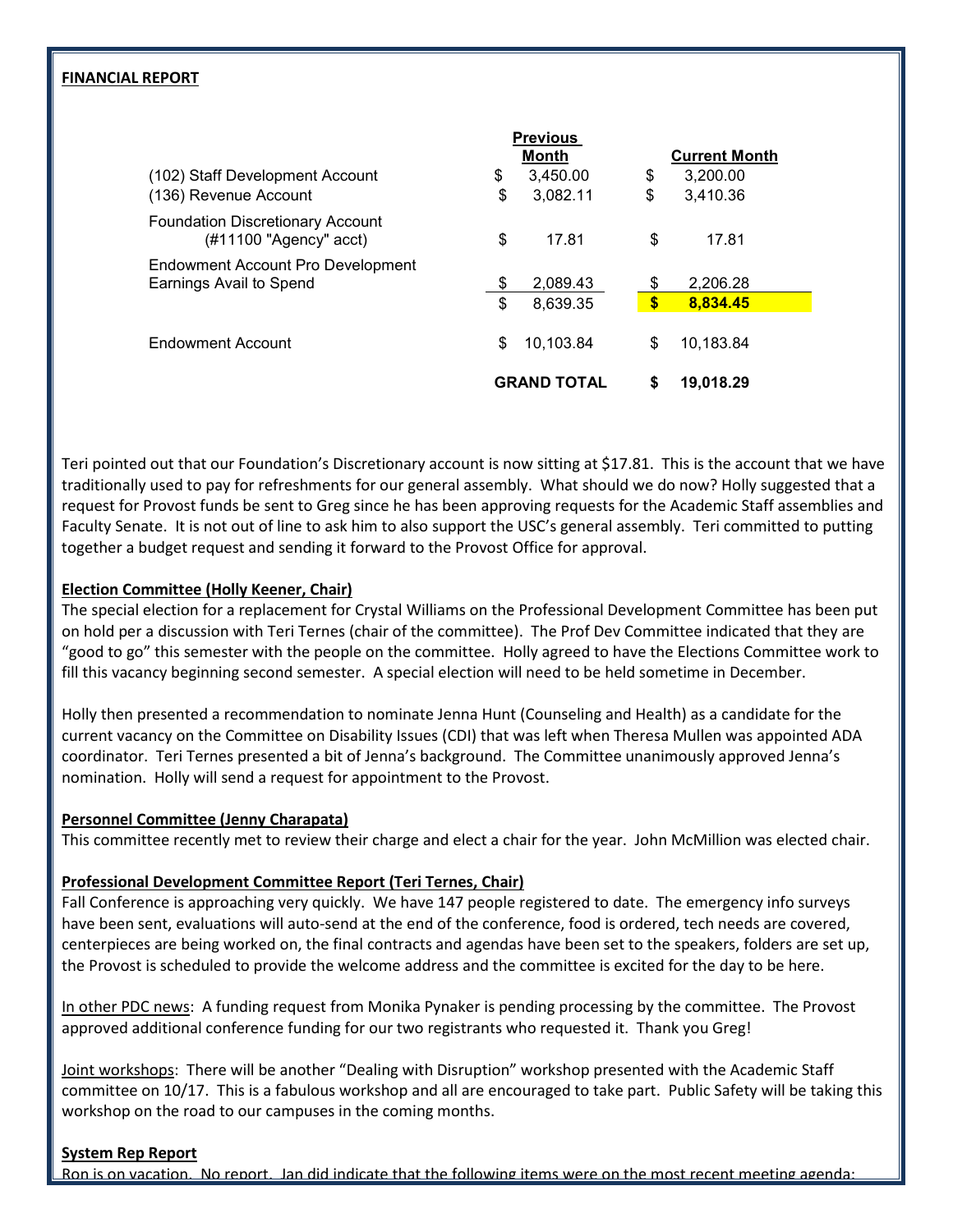Title and Total Comp project, a restructuring update, and a meet and greet. Hopefully Ron will be able to make next month's meeting.

## **Faculty Governance**

All UC and Faculty Senate meetings are covered for the year. Thanks to all who volunteered to attend these meetings.

Quick tidbits from the Faculty Senate: The Senate discussed a BFA and the mission statement. They also discussed Human Development merging with Psych. Academic Affairs Council had a bit of a vacancy issue so they voted to extend Mimi Kubsch's term by a year to help mentor the new people on the committee.

UC tidbits: Jayne Kluge attended the 9.19.18 UC meeting and was told that it was the most interesting meeting they've had in a long time. Christine Vandenhouten presented information on course transferability and the monitoring of programs for enrollment. Dornbush and Boswell talked about introducing a Faculty Chair training program. There will be a proposal for a new major in water sciences. The main topic of interest on the agenda was the revision of the Mission Statement. Some faculty do not like the process / others think the process is fair. Faculty Senate would like an outline of the process. An issue for the faculty is the removal of the term Interdisciplinarity. UC agreed to delay the vote to the November Senate meeting since the Chancellor would like all governance groups to be on board with the changes. The Chancellor will hold open forums for the campuses. There is a bit of a technical voting issue: Since the Senate has already had a first reading, they now need to do a 2<sup>nd</sup> reading and proceed to vote at the next meeting. Holly jumped in (sorry for interrupting Jayne) with a parliamentary procedural "fix" that Steve Meyer (Secretary of Faculty and Staff) proposed to the UC this morning. Given the importance of this issue, and the need to have all governance groups voting on the same mission statement, Steve has proposed that a senator (to be determined) will make a motion at the next Senate meeting to "postpone definitely" the vote on the revised mission until the November 14<sup>th</sup> senate meeting. This will give the Chancellor time to have open forums, will allow the governance groups time to provide their feedback to the Chancellor, and also gives enough time to call a FULL UNIVERSITY meeting if it is deemed necessary. It is hoped that a revised mission statement will be able to be approved and presented to the Board of Regents at their December meeting.

Running short on time, Jan asked the group if they wouldn't mind staying just a bit over time to finish up some important business. Hearing no objection, Jan moved on…

## Founders Awards

Congratulations to Monika for being awarded the University Staff Founders Award for Excellence! APPLAUSE ALL AROUND! And … congratulations (or condolences) on her appointment as this year's member of the A&R committee. Monika shared these words of wisdom: "Even a blind squirrel finds nuts sometimes."

# A quick bit of business:

Steve Meyer asked Jan if the USC wanted to fill their liaison spot on the Committee on Workload and Compensation (CWC). The group decided to leave the liaison spot open for now with the thought that 3 voting members on the committee is enough. The group asked the current members of the CWC to make sure they have at least one person attend the monthly USC meetings to provide a report on the committee's activities. Kim Mezger (a current member of the CWC) noted that there had been some consideration to disbanding the CWC last year, but now that Aaron Weinschenk is the new chair, he has asked the group to review their charge and continue their work.

## **By-Laws Committee Update**

The By-laws committee has been working to revise our by-laws to include representation from the Colleges. The consensus at their last meeting was that it is important to have a representative from each campus on the USC. We plan to propose a total of 9 members on the committee with at least 1 member from each of the 3 branch campuses. Also in the works will be a proposal to change terms to staggered 3-year terms rather than the current 2-year terms. This change will fit in better with the staggering of the 9 members (3 voted in each year). The committee also reorganized some of the structure of the by-laws document, replaced "campus-wide" with "university-wide" and will continue their work with the hope of having a final proposal to the USC in December and a vote to accept all proposed changes at our General Assembly.